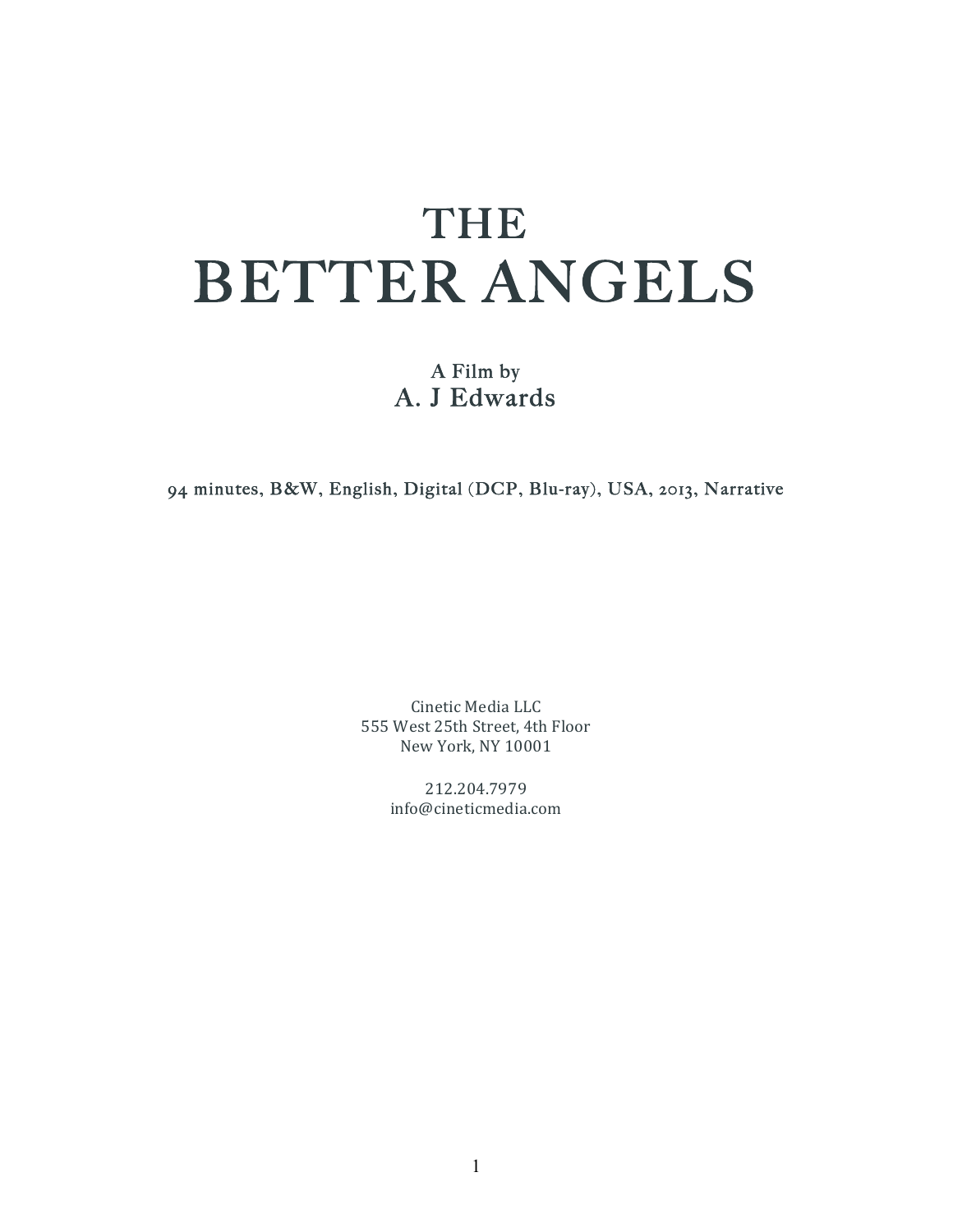#### SYNOPSIS

This is a story of the youth of one of America's greatest heroes, Abraham Lincoln. Spanning nearly three years in the wilderness of Indiana, it tells of the hardships that shaped him, the tragedy that marked him forever and the two women who guided him to immortality.

Tom Lincoln leads his wife and children, Sally and Abe from Kentucky to the new state of Indiana. Abe, 10, is a quiet boy; gentle and intelligent. He knows happiness for a time until his mother is infected and dies from a mysterious illness. Abe, Sally and their cousin Dennis are left under the care of Tom, a callous disciplinarian.

When Tom leaves to find a new wife, the children are abandoned in the wilderness during a harsh winter. Abe must protect his siblings from wild animals, cold and hunger. Weeks pass before Tom's return. He brings a new mother, Sarah. Having pledged his love solely to his late mother, Abe resists Sarah as she strives to win him over.

Recognizing Abe's insatiable appetite for knowledge, Sarah takes up the challenge of schooling him and raising him as if he was her own. Sarah proves unyielding in her tenderness, love and devotion to Abe and his family. He learns to accept her, seeing that, in her he has regained his lost mother and a loving parent who inspires him forever. This understanding frees him to journey onward to the destiny that awaits him. He would later in life call her his "angel mother."

#### THE FILMMAKERS

Writer/Director: A. J Edwards

Starring: Sarah Lincoln: Diane Kruger Tom Lincoln: Jason Clarke Nancy Lincoln: Brit Marling Mr. Crawford: Wes Bentley

and introducing: Abe: Braydon Denney Dennis: Cameron Williams Sally: McKenzie Blankenship

Producers: Terrence Malick, Nicolas Gonda, Charley Beil and Jake Devito Executive Producer: Antoine Douaihy Co-Producer: Elizabeth Lodge Casting Director: Margery Simkin

Director of Photography: Matthew J. Lloyd CSC Production Designer: Caroline Hanania Costume Designer: Lisa Tomczeszyn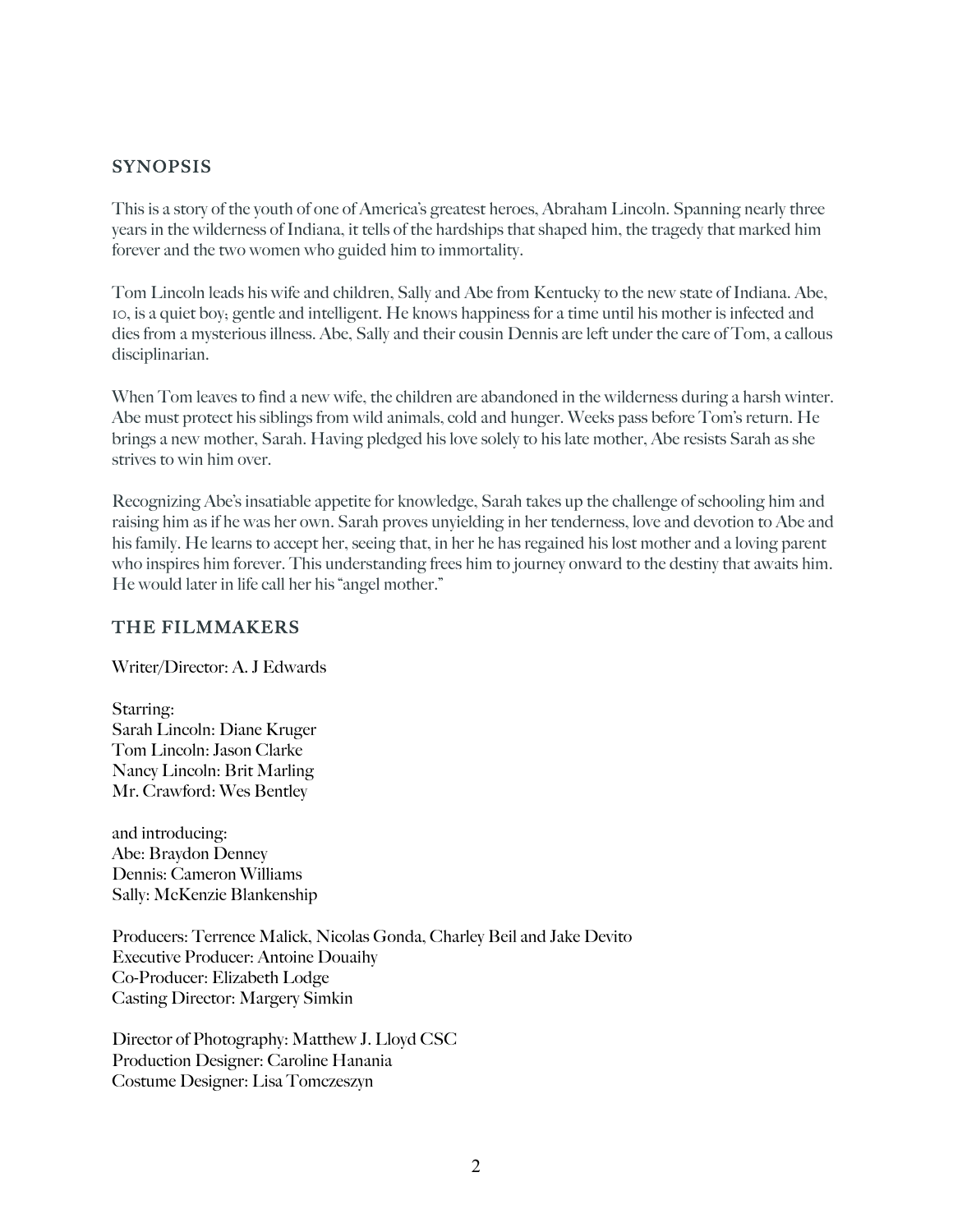# THE BETTER ANGELS DIRECTOR'S STATEMENT

This picture presents the compelling, but seldom told story of Abraham Lincoln's childhood in the wilderness of Indiana in the early 1800s. It is a classic narrative of a young man's rite of passage. In each hardship he faces, in each challenge he overcomes, we see hints of the destiny that awaits this future president.

The film charts the story of young Lincoln's strong bond with his mother, her death from illness, the arrival of his stepmother, and how through coming to love her, he regains that which he thought he had lost. Throughout this trying time he struggles with the pain caused by a callous and distant father.

First and foremost, the picture strives to create an emotional experience for the viewer: It is a journey of the senses through the pioneer world of young Lincoln. The production endeavored not to depict a purely biographical account of this period, something that could be documented in any book, but rather to present a cinematic flight through two years of Abe's life where we first see traces of his maturity, eloquence, compassion, and scholarliness. These elements are not always conveyed through traditional scenes or dialogue; instead they emerge through sound, image, and movement. The emotional experience at its finale aims to be something more akin to experiencing a piece of music rather than any kind of theater.

The project's origins lie with producer Terrence Malick. For some years, Malick researched and developed the concept, attracted to the simplicity the production could possess because of its few characters and stage-like setting. Through his generosity and involvement in laying the cornerstones of the script, I was able to adopt the project and see it through. Malick was a guiding influence for the film at many stages and deserves the immense gratitude of all involved.

To ensure historical accuracy, we consulted with the young Lincoln scholar William E. Bartelt, the author of There I Grew Up. No living historian has more expertise in this early period of Lincoln's life. In addition to Mr. Bartelt, countless seminal biographies of Lincoln were consulted during story development, including works by authors such as Benjamin P. Thomas, Carl Sandburg, Ida M. Tarbell and David Herbert Donald. Creative liberties were taken by the production in areas of the historical narrative that lacked sufficient documentation, but where necessary, the film relies on the knowledge of these great historians.

The remarkable performances of Diane Kruger, Jason Clarke, Brit Marling, and Wes Bentley are undoubtedly one of the greatest strengths of this picture. After an exhaustive search of Kentucky school districts, we were also fortunate to discover several new talents to fill the roles of the Lincoln children. The dedication of the principal players to their craft and their deep understanding of the historical setting resulted in characters that were both sincere and passionate on screen.

This is a film that portrays profound and personal loss, intense suffering, and the realization that faith and endurance can transform one's suffering into good for all. The importance of family, education, belief and tolerance are at its heart. I hope this film and its universal message reach an audience of young and old alike.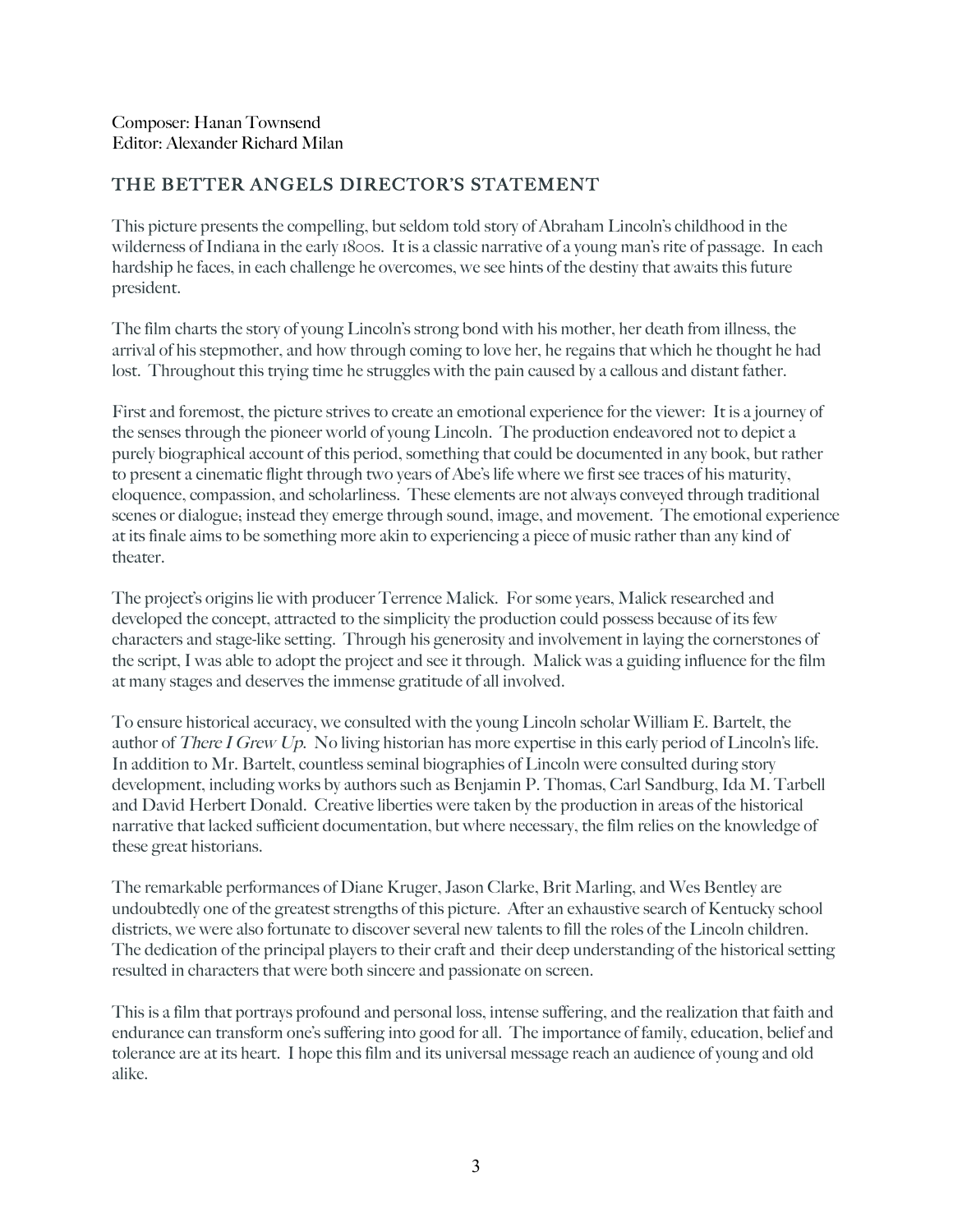I hope the film acts as a mirror to audiences everywhere, showing who we are, where we came from, and what we can all be.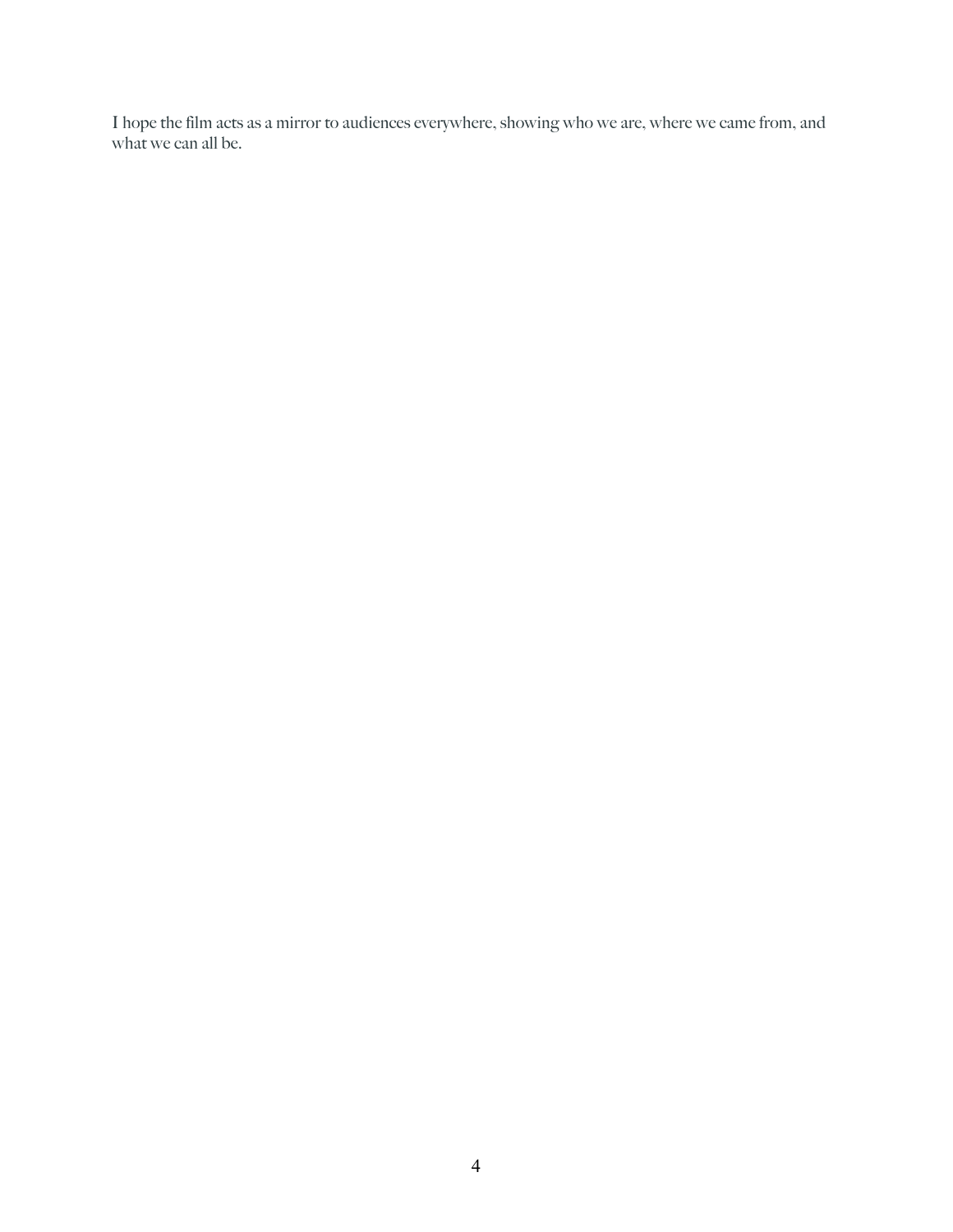# FILMMAKER BIOGRAPHIES

#### A. J EDWARDS – Writer / Director

A. J Edwards was born in Walnut Creek, CA and raised in San Antonio, TX. In 2004, he was co-Cinematographer on the documentary, THE MAKING OF THE NEW WORLD, as well as co-Editor of the Terrence Malick film, THE NEW WORLD. Edwards has since worked with Malick as 2nd Unit Director and co-Editor on several other features, including Palme d'Or winner THE TREE OF LIFE, starring Brad Pitt and Sean Penn, TO THE WONDER starring Ben Affleck, Rachel McAdams, and Javier Bardem, and KNIGHT OF CUPS, starring Christian Bale, Cate Blanchett, and Natalie Portman. On Tree, Edwards was also integral in the development of the project, assisting in the casting of the major players, namely, three young boys. This was achieved through an exhaustive, nationwide search that resulted in tremendous success. The naturalism of the unknown boys brought great authenticity and believability to the historical drama.

#### TERRENCE MALICK - Producer

Terrence Malick was born in Illinois. He grew up in Texas and Oklahoma. He graduated from Harvard University in 1966, attended Oxford University as a Rhodes Scholar, worked for LIFE and THE NEW YORKER, and taught philosophy at MIT before going to the American Film Institute in Los Angeles. He is the director of BADLANDS, DAYS OF HEAVEN, THE THIN RED LINE, THE NEW WORLD, and THE TREE OF LIFE, which won the Palme d'Or at the 2011 Cannes Film Festival. He is currently in post-production on two features, KNIGHT OF CUPS and the currently untitled feature based in the Austin music scene.

# NICOLAS GONDA - Producer

As a producer, Nicolas Gonda has worked with Terrence Malick on Palme D'Or winning feature THE TREE OF LIFE and TO THE WONDER. He has several projects in various stages of production, including continuing his work with Mr. Malick, producing his two upcoming films, KNIGHT OF CUPS and the currently untitled feature based in the Austin music scene whose combined casts include Christian Bale, Ryan Gosling, Natalie Portman, Cate Blanchett, Michael Fassbender and Rooney Mara. Mr. Gonda was recently named one of Indiewire's inaugural "Influencers" and Variety's "10 Producers to Watch" for his work in the independent film industry. Mr. Gonda began his career working for Focus Features while a student at New York University. He lives in Austin, Texas.

# CHARLEY BEIL - Producer

Charley Beil is a film and commercial producer based in New York City. He is an associate producer on Terrence Malick's forthcoming untitled film, starring Ben Affleck, Javier Bardem, and Rachel McAdams. Charley began working with Terrence Malick during the post-production of the director's Palme d'Or winning THE TREE OF LIFE. He has produced international advertising campaigns for Sony, Levis, and Club Monaco. Prior to producing, Charley worked on a talent desk at The Endeavor Agency and on the production of Emmy award-winning Showtime series Dexter. Charley holds a B.A. in Cinema Studies and Mathematics from New York University.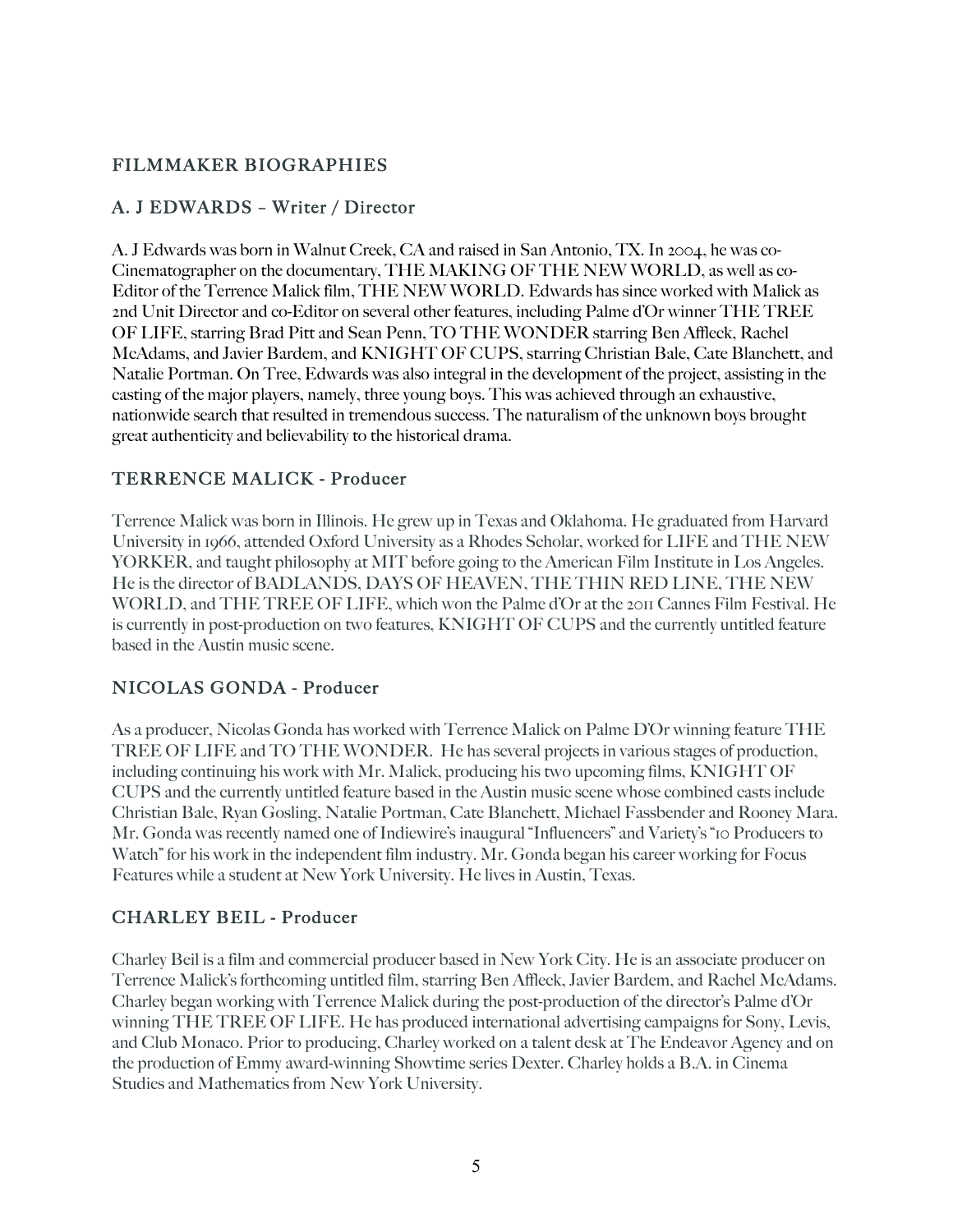# JAKE DEVITO - Producer

Jake DeVito is a producer, director, and photographer based out of New York City and Los Angeles. He was recently a producer on the supernatural horror thriller The Last Good Man, directed by his father Danny DeVito and starring Lance Reddick, Bill Fichtner and Constance Zimmer. Jake's work spans many aspects of film production from wardrobe, to camera department. His production experience brought him to work on several political documentary features shot in Sierra Leone, South Africa, Bosnia/Herzegovina, Serbia, Croatia and Kosovo. While continuing to develop his career as a film and television producer Jake has also begun directing music videos for artists such as Sigur Rós. He earned his BA in History from Oberlin College.

#### ANTOINE DOUAIHY - Executive Producer

Antoine Douaihy is a New York City based Director, Producer, Visual Consultant and Photographer. His work as a Second Unit Director and Visual Consultant in the motion picture industry has been featured in such films as Dust, Angels In America, The Manchurian Candidate, Charlie Wilson's War and Wall Street: Money Never Sleeps. He has collaborated with Academy Award recognized directors, Mike Nichols, Jonathan Demme, Oliver Stone, Ridley Scott, Steven Soderbergh and Stephen Daldry, among others. As a Producer and Production Manager he has worked internationally on such films as Black Hawk Down, Closer, It's Always Sunny In Philadelphia, Che, Charlie Wilson's War, Doubt and Wall Street: Money Never Sleeps. Antoine's photographs are held in the permanent collections of several museums, as well as private and institutional collections, in the United States and Europe. He was also commissioned by directors Woody Allen and Neil Jordan to create specific plot-related photographic works for their films.

# MATTHEW LLOYD - Director of Photography

Matthew J. Lloyd earned an MFA degree in Cinematography at the American Film Institute. While at AFI, Lloyd shot several award-winning shorts including, Plume, which premiered at the Toronto International Film Festival and won the Kodak Award for Excellence in Cinematography. Shortly after graduating, Lloyd began working with the young filmmaker Kahlil Joseph on commercials and music videos at The Director's Bureau, with whom he shot numerous campaigns for Nike Sportswear, Vans and Pepsi and seminal videos for Aloe Blacc, Shibazz Palaces, Bilal and Seu Jorge. Lloyd also shot the noise rock band HEALTH's We Are Water music video with Eric Wareheim, which went on to become a cult classic and was included in Pitchfork's Top 40 Videos of 2010. He also collaborated with Isaiah Seret, acclaimed young director at Pretty Bird, on a number of esteemed music videos and commercials including Raphael Saddiq's "Good Man" and the Jack Daniel's "Tennessee Honey" campaign. Lloyd's 2010 contribution to the world of fashion included "Curve of Forgotten Things," starring Elle Fanning the second installment of director Todd Cole's short film trilogy with the fashion brand Rodarte. In 2011, Lloyd shot the Sundance hit, Robot and Frank, in New York with director Jake Sherier of Park Pictures, starring Frank Langella, James Marsden, Susan Sarandon and Liv Tyler. That same year he was invited into the Canadian Society of Cinematographers and was named as one of the cinematographers to watch by Variety's Below-The-Line Impact Report. Most recently, Lloyd was hand-picked by the famed American filmmaker, Oliver Stone, to shoot 2nd unit on his new feature film Savages under celebrated 1st Unit DP, Daniel Mindel ASC.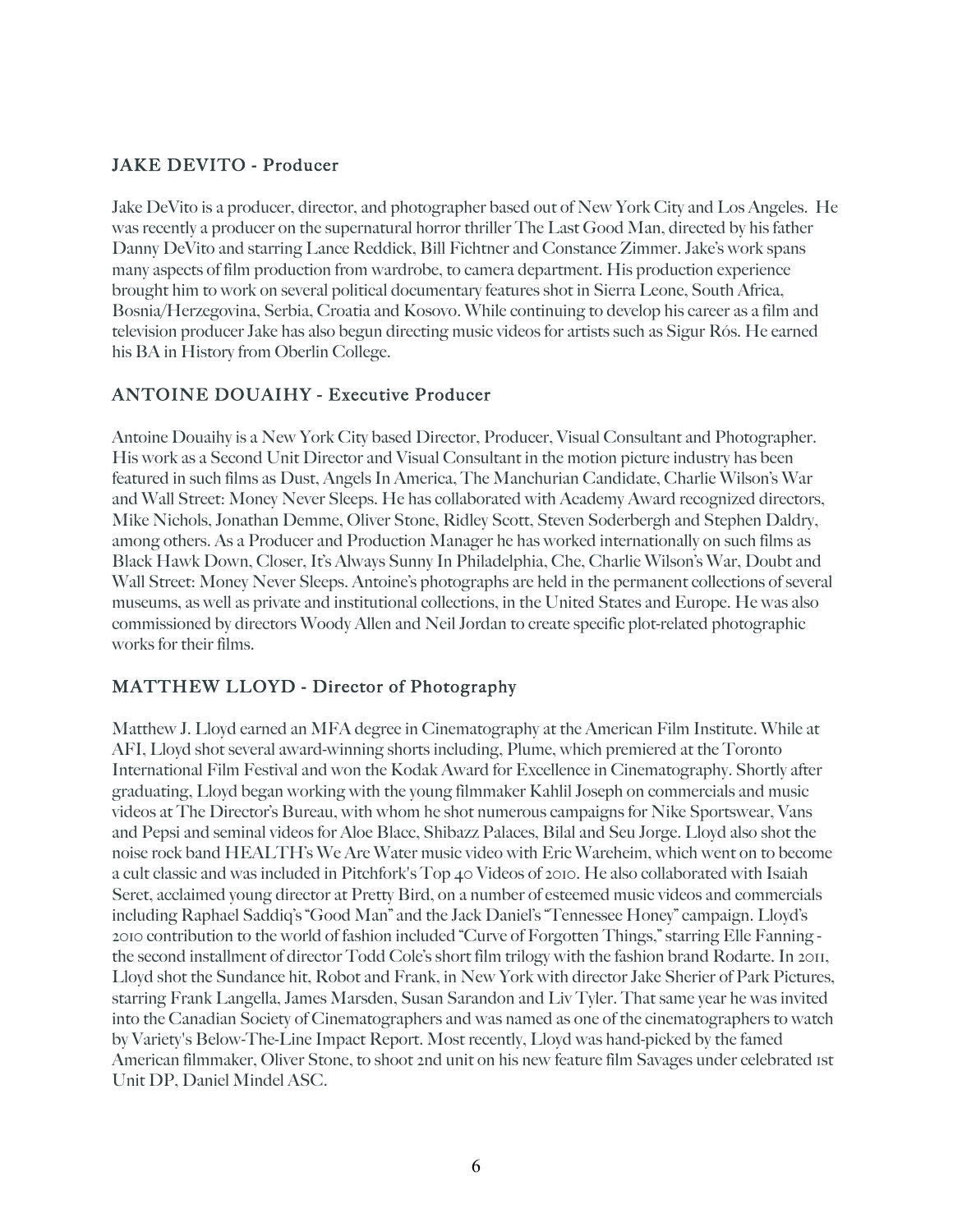# **CREDITS**

#### **CAST**

| Tom Lincoln       | <b>JASON CLARKE</b>     |
|-------------------|-------------------------|
| Sarah Lincoln     | <b>DIANE KRUGER</b>     |
| Nancy Lincoln     | <b>BRIT MARLING</b>     |
| Mr. Crawford      | <b>WES BENTLEY</b>      |
| Ahe               | <b>BRAYDON DENNEY</b>   |
| Dennis            | <b>CAMERON WILLIAMS</b> |
| Sally             | MCKENZIE BLANKENSHIP    |
| Johnny            | <b>RYAN MCFALL</b>      |
| Matilda           | <b>MADISON STILTNER</b> |
| Uncle Thomas      | <b>BRUCE BAYARD</b>     |
| Aunt Elizabeth    | <b>VEANNE COX</b>       |
| Reverend Elkin    | ROBERT VINCENT SMITH    |
| <b>Ben</b>        | <b>ADAM TETERS</b>      |
| Young School Girl | <b>IDA JOY</b>          |
| William           | <b>RILEY BRUTVAN</b>    |
| Lucia             | <b>ALANA COLLOPY</b>    |
| Josiah            | <b>BYRON BRADLEY</b>    |
| Charles           | <b>JOE WEBBER</b>       |
| Johnny Kongapod   | <b>GARY SUNDOWN</b>     |
| Vagabond          | <b>JAMIE HARROLD</b>    |
| Stranger          | <b>JOSEPH MCKENNA</b>   |
| Lawyer            | <b>JOE BEVILACQUA</b>   |

#### **CREW**

| Written and Directed By | A.J EDWARDS                                                                                              |
|-------------------------|----------------------------------------------------------------------------------------------------------|
| Produced by             | CHARLEY BEIL<br>NICOLAS GONDA<br>TERRENCE MALICK<br><b>JAKE DEVITO</b>                                   |
| Executive Producers     | <b>JASON KRIGSFELD</b><br><b>JOSEPH KRIGSFELD</b><br><b>SUZANNE DEAL BOOTH</b><br><b>ANTOINE DOUAIHY</b> |
| Co-Executive Producers  | CLAUDIA KOWALSKI<br>KEVIN KOWALSKI<br>MICHAEL KOWALSKI                                                   |